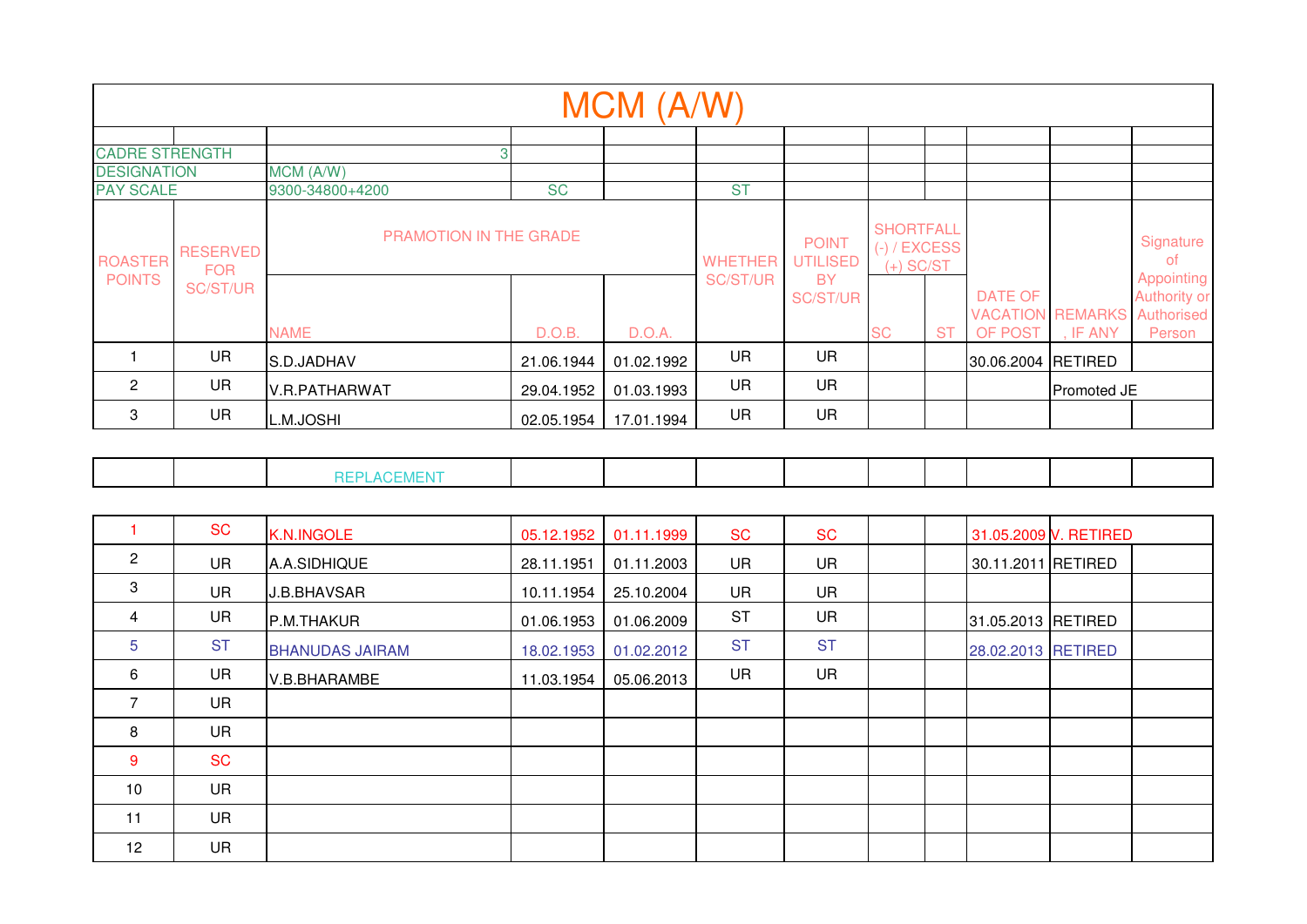|                                        |                                           |                                       |            | TECH. I (A/W) |                            |                                                          |                                                                |           |                           |                                     |                                                                                                 |
|----------------------------------------|-------------------------------------------|---------------------------------------|------------|---------------|----------------------------|----------------------------------------------------------|----------------------------------------------------------------|-----------|---------------------------|-------------------------------------|-------------------------------------------------------------------------------------------------|
|                                        |                                           |                                       |            |               |                            |                                                          |                                                                |           |                           |                                     |                                                                                                 |
| <b>CADRE STRENGTH</b>                  |                                           | 21                                    |            |               |                            |                                                          |                                                                |           |                           |                                     |                                                                                                 |
| <b>DESIGNATION</b><br><b>PAY SCALE</b> |                                           | TECH. I (A/W)<br>5200-20200+2800      | <b>SC</b>  | $\mathbf{3}$  | <b>ST</b>                  | $\overline{2}$                                           |                                                                |           |                           |                                     |                                                                                                 |
|                                        |                                           |                                       |            |               |                            |                                                          |                                                                |           |                           |                                     |                                                                                                 |
| <b>ROASTER</b><br><b>POINTS</b>        | <b>RESERVED</b><br><b>FOR</b><br>SC/ST/UR | PROMOTION IN THE GRADE<br><b>NAME</b> | D.O.B.     | D.O.A.        | <b>WHETHER</b><br>SC/ST/UR | <b>POINT</b><br><b>UTILISED</b><br><b>BY</b><br>SC/ST/UR | <b>SHORTFALL</b><br>$(-)$ / EXCESS<br>$(+)$ SC/ST<br><b>SC</b> | <b>ST</b> | <b>DATE OF</b><br>OF POST | <b>VACATION REMARKS</b><br>, IF ANY | Signature<br>o <sub>f</sub><br><b>Appointing</b><br><b>Authority or</b><br>Authorised<br>Person |
|                                        |                                           |                                       |            |               |                            |                                                          |                                                                |           |                           |                                     |                                                                                                 |
| $\mathbf{1}$                           | <b>UR</b>                                 | S.C. BARHATE                          | 06.02.1961 | 28.03.2013    | <b>UR</b>                  | UR                                                       |                                                                |           |                           |                                     |                                                                                                 |
|                                        |                                           |                                       |            |               |                            |                                                          |                                                                |           |                           |                                     |                                                                                                 |
|                                        |                                           |                                       |            |               |                            |                                                          |                                                                |           |                           |                                     |                                                                                                 |
|                                        |                                           |                                       |            |               |                            |                                                          |                                                                |           |                           |                                     |                                                                                                 |
| $\overline{c}$                         | UR                                        | P.B.BHOLE                             | 18.04.1963 | 20.10.2012    | UR                         | UR                                                       |                                                                |           |                           |                                     |                                                                                                 |
|                                        |                                           |                                       |            |               |                            |                                                          |                                                                |           |                           |                                     |                                                                                                 |
|                                        |                                           |                                       |            |               |                            |                                                          |                                                                |           |                           |                                     |                                                                                                 |
|                                        |                                           |                                       |            |               |                            |                                                          |                                                                |           |                           |                                     |                                                                                                 |
|                                        |                                           |                                       |            |               |                            |                                                          |                                                                |           |                           |                                     |                                                                                                 |
| $\sqrt{3}$                             | <b>UR</b>                                 | C.M.MAHAJAN                           | 30.08.1961 | 01.02.2012    | <b>UR</b>                  | UR                                                       |                                                                |           |                           |                                     |                                                                                                 |
|                                        |                                           |                                       |            |               |                            |                                                          |                                                                |           |                           |                                     |                                                                                                 |
|                                        |                                           |                                       |            |               |                            |                                                          |                                                                |           |                           |                                     |                                                                                                 |
|                                        |                                           |                                       |            |               |                            |                                                          |                                                                |           |                           |                                     |                                                                                                 |
| $\overline{\mathbf{4}}$                | <b>SC</b>                                 | M.B.TAYDE                             | 17.05.1958 | 16.01.1990    | <b>SC</b>                  | <b>SC</b>                                                |                                                                |           |                           |                                     |                                                                                                 |
|                                        |                                           |                                       |            |               |                            |                                                          |                                                                |           |                           |                                     |                                                                                                 |
|                                        |                                           |                                       |            |               |                            |                                                          |                                                                |           |                           |                                     |                                                                                                 |
|                                        |                                           |                                       |            |               |                            |                                                          |                                                                |           |                           |                                     |                                                                                                 |
| 5                                      | <b>UR</b>                                 | R.V.PUNDGE                            | 28.07.1960 | 20.10.2012    | SC                         | <b>UR</b>                                                |                                                                |           |                           |                                     |                                                                                                 |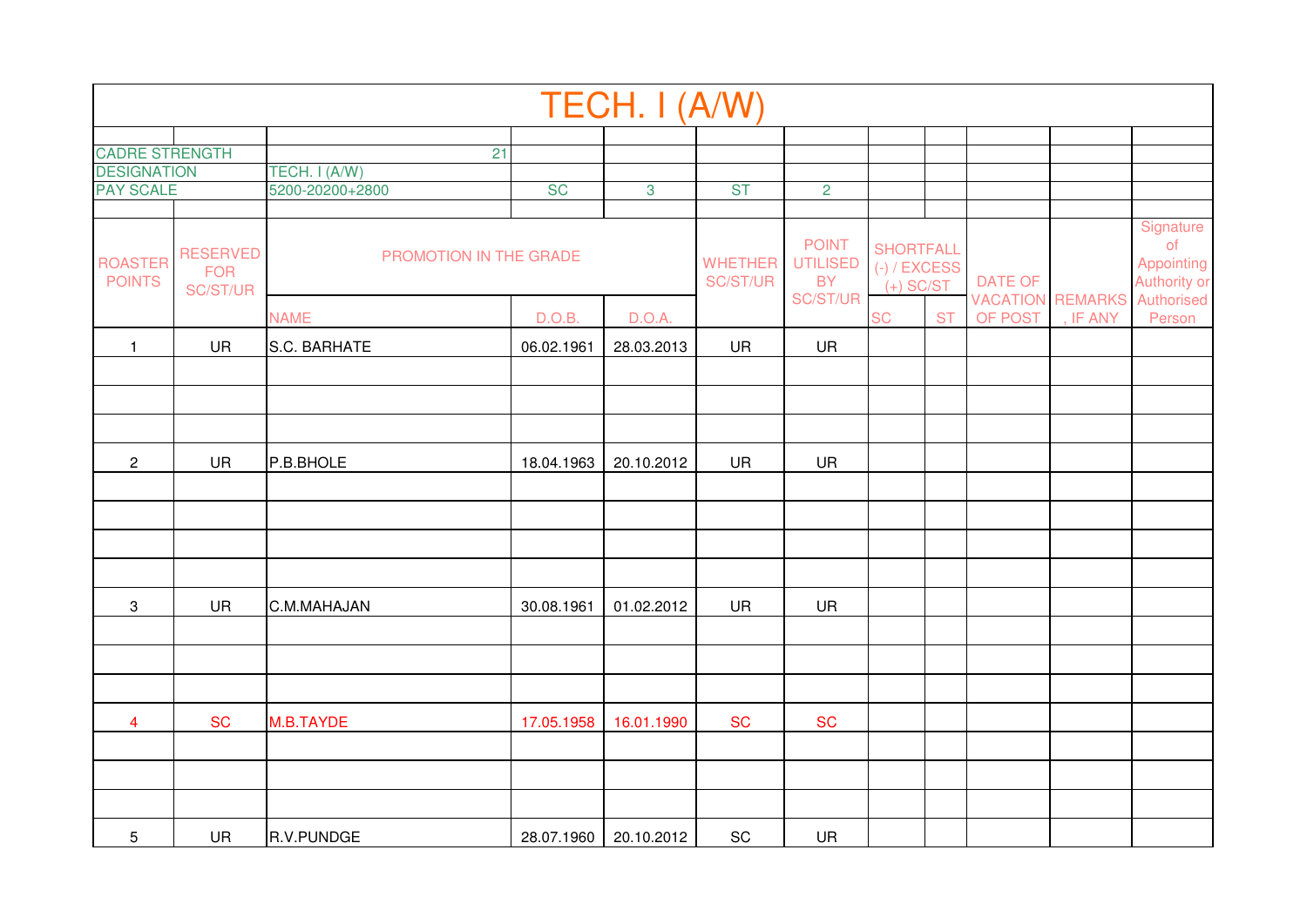| $\,6\,$        | UR        | HANUMAN B. BENDALE       | 17.08.1962 | 20.10.2012 | UR        | UR        |  |  |  |
|----------------|-----------|--------------------------|------------|------------|-----------|-----------|--|--|--|
|                |           |                          |            |            |           |           |  |  |  |
|                |           |                          |            |            |           |           |  |  |  |
|                |           |                          |            |            |           |           |  |  |  |
| $\overline{7}$ | <b>UR</b> | RAMCHANDRA SHANKAR       | 26.10.1961 | 30.06.2011 | UR        | UR        |  |  |  |
|                |           |                          |            |            |           |           |  |  |  |
|                |           |                          |            |            |           |           |  |  |  |
|                |           |                          |            |            |           |           |  |  |  |
| $\bf 8$        | <b>ST</b> | <b>B.D.SONAWANE</b>      | 01.01.1959 | 01.11.2003 | <b>ST</b> | <b>ST</b> |  |  |  |
|                |           |                          |            |            |           |           |  |  |  |
|                |           |                          |            |            |           |           |  |  |  |
|                |           |                          |            |            |           |           |  |  |  |
| $9\,$          | UR        |                          |            |            |           |           |  |  |  |
|                |           |                          |            |            |           |           |  |  |  |
|                |           |                          |            |            |           |           |  |  |  |
|                |           |                          |            |            |           |           |  |  |  |
| 10             | UR        | <b>VINOD Y. AGHAMKAR</b> | 14.07.1954 | 16.03.1994 | UR        | UR        |  |  |  |
|                |           |                          |            |            |           |           |  |  |  |
|                |           |                          |            |            |           |           |  |  |  |
|                |           |                          |            |            |           |           |  |  |  |
| 11             | UR        | M.P.FEGDE                | 04.07.1956 | 16.03.1994 | UR        | UR        |  |  |  |
|                |           |                          |            |            |           |           |  |  |  |
|                |           |                          |            |            |           |           |  |  |  |
|                |           |                          |            |            |           |           |  |  |  |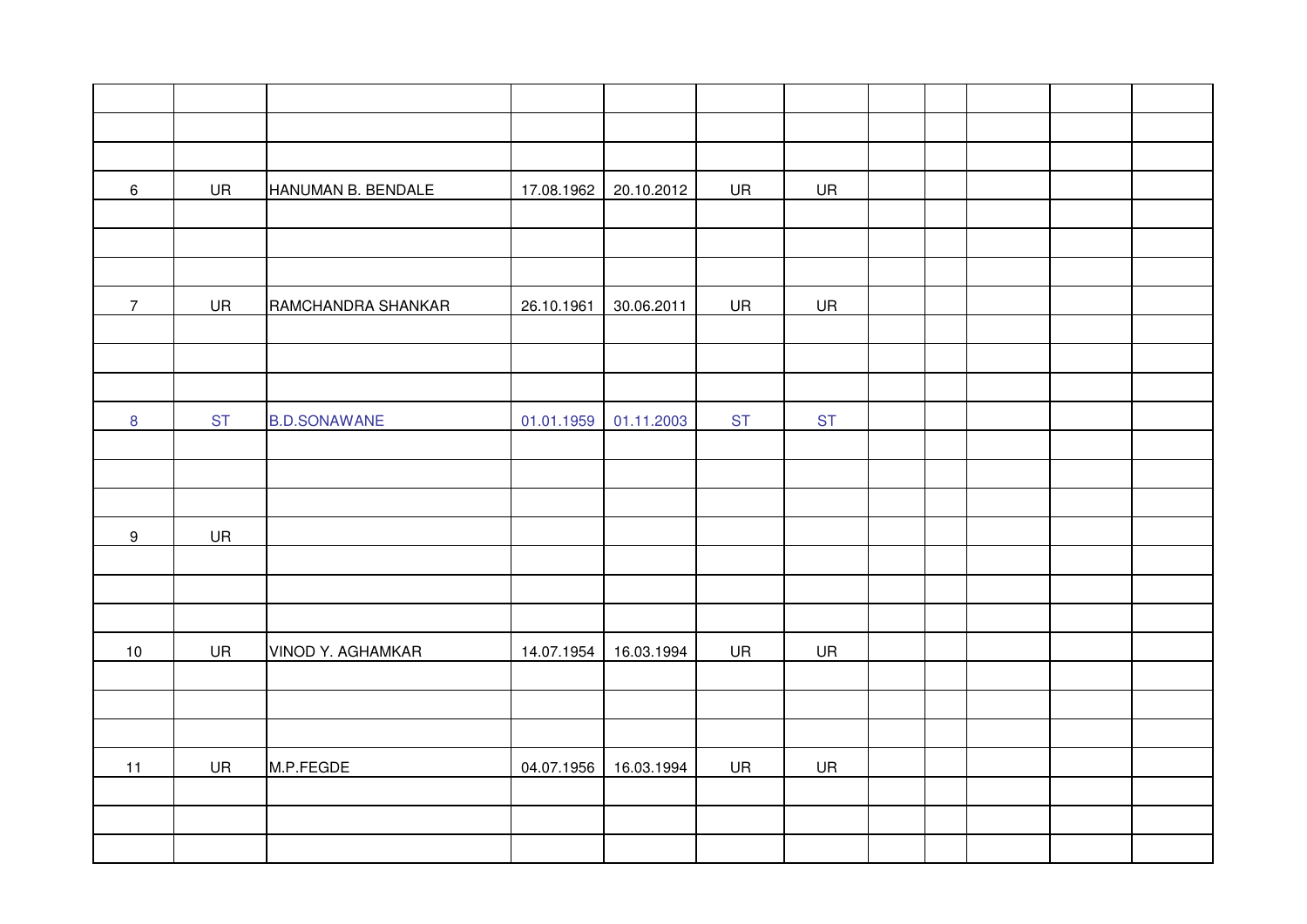| 12 | <b>SC</b> | PANT SINGH PURANSINGH   | 25.08.1955 | 01.03.1993 | <b>SC</b> | <b>SC</b> |  |  |  |
|----|-----------|-------------------------|------------|------------|-----------|-----------|--|--|--|
|    |           |                         |            |            |           |           |  |  |  |
|    |           |                         |            |            |           |           |  |  |  |
|    |           |                         |            |            |           |           |  |  |  |
| 13 | UR        | V.M.WANI                | 14.02.1958 | 20.10.2012 | UR        | UR        |  |  |  |
|    |           |                         |            |            |           |           |  |  |  |
|    |           |                         |            |            |           |           |  |  |  |
|    |           |                         |            |            |           |           |  |  |  |
| 14 | UR        | <b>EKNATH KASHINATH</b> | 17.01.1957 | 01.11.2003 | UR        | UR        |  |  |  |
|    |           |                         |            |            |           |           |  |  |  |
|    |           |                         |            |            |           |           |  |  |  |
|    |           |                         |            |            |           |           |  |  |  |
| 15 | UR        | P.K.FALAK               | 23.02.1955 | 01.11.2003 | UR        | UR        |  |  |  |
|    |           |                         |            |            |           |           |  |  |  |
|    |           |                         |            |            |           |           |  |  |  |
|    |           |                         |            |            |           |           |  |  |  |
| 16 | UR        | D.N.KURKURE             | 01.06.1962 | 01.02.2012 | UR        | UR        |  |  |  |
|    |           |                         |            |            |           |           |  |  |  |
|    |           |                         |            |            |           |           |  |  |  |
|    |           |                         |            |            |           |           |  |  |  |
| 17 | <b>SC</b> | <b>VITTHAL ANANDA</b>   | 01.06.1961 | 05.02.2002 | <b>SC</b> | <b>SC</b> |  |  |  |
|    |           |                         |            |            |           |           |  |  |  |
|    |           |                         |            |            |           |           |  |  |  |
|    |           |                         |            |            |           |           |  |  |  |
| 18 | UR        | RAJARAM VITHOBA         | 22.12.1954 | 25.10.2004 | UR        | UR        |  |  |  |
|    |           |                         |            |            |           |           |  |  |  |
|    |           |                         |            |            |           |           |  |  |  |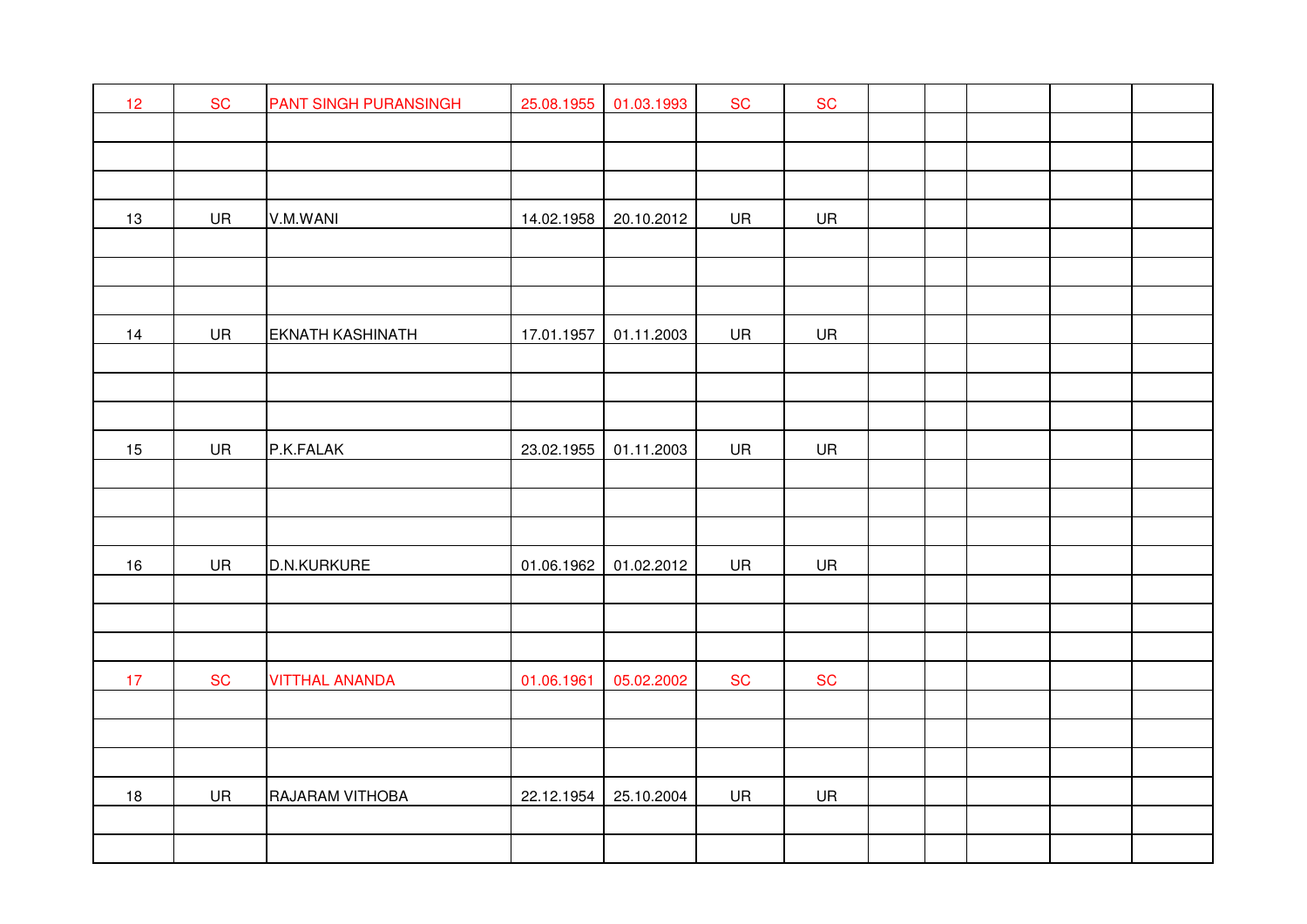| 19 | UR        | AMBADAS L. INGLE | 10.08.1957 | 01.04.2006 | UR | UR        |  |  |  |
|----|-----------|------------------|------------|------------|----|-----------|--|--|--|
|    |           |                  |            |            |    |           |  |  |  |
|    |           |                  |            |            |    |           |  |  |  |
|    |           |                  |            |            |    |           |  |  |  |
| 20 | <b>ST</b> |                  |            |            |    |           |  |  |  |
|    |           |                  |            |            |    |           |  |  |  |
|    |           |                  |            |            |    |           |  |  |  |
|    |           |                  |            |            |    |           |  |  |  |
| 21 | <b>UR</b> | PRAKASH A. PATIL | 01.06.1958 | 01.07.2008 | UR | <b>UR</b> |  |  |  |
|    |           |                  |            |            |    |           |  |  |  |
|    |           |                  |            |            |    |           |  |  |  |
|    |           |                  |            |            |    |           |  |  |  |
|    |           |                  |            |            |    |           |  |  |  |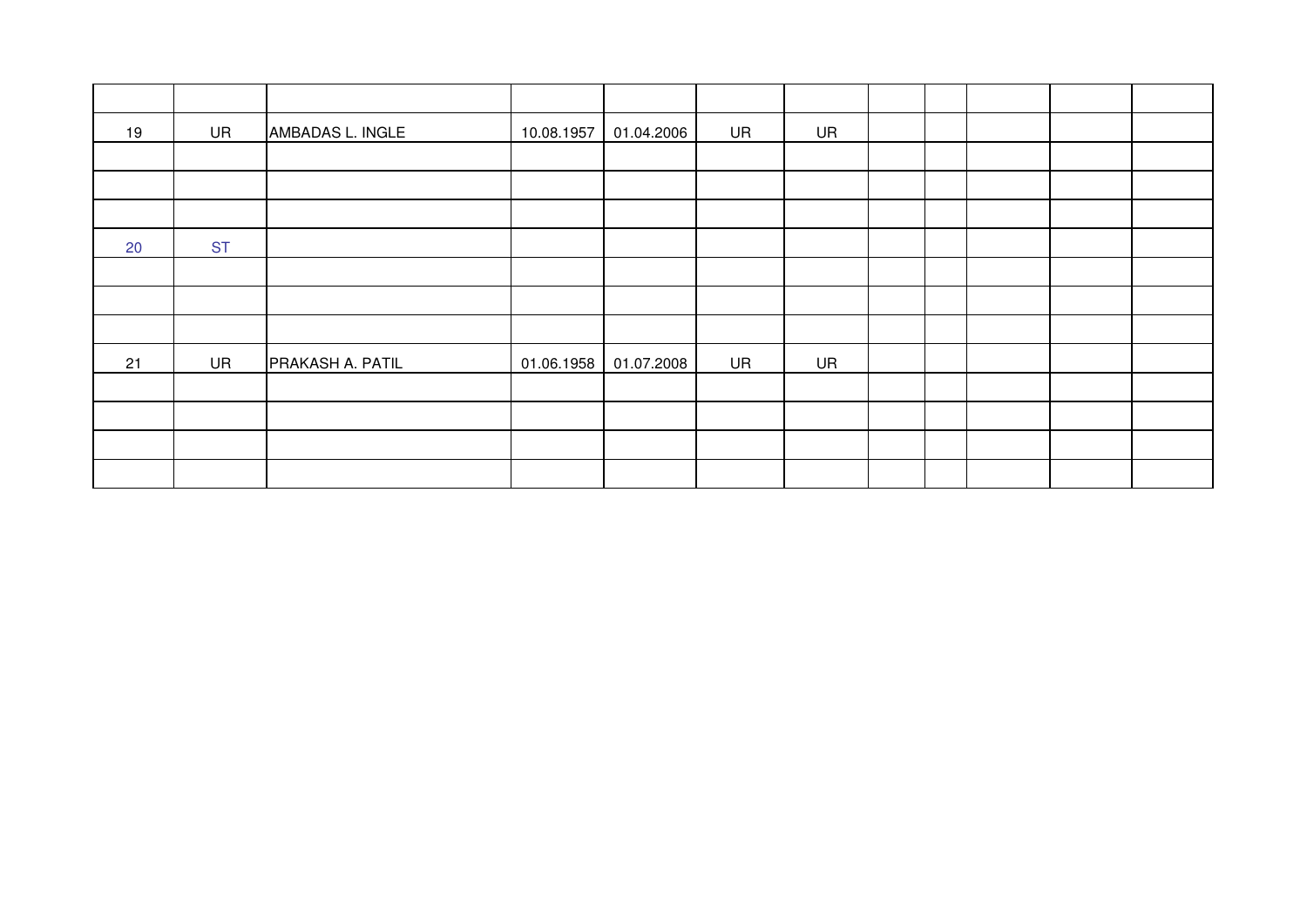|                                 |                                           |                               |            | TECH. II (A/W) |                            |                                                                 |                                                   |           |                              |                         |                                                                           |
|---------------------------------|-------------------------------------------|-------------------------------|------------|----------------|----------------------------|-----------------------------------------------------------------|---------------------------------------------------|-----------|------------------------------|-------------------------|---------------------------------------------------------------------------|
| <b>CADRE STRENGTH</b>           |                                           | 13                            |            |                |                            |                                                                 |                                                   |           |                              |                         |                                                                           |
| <b>DESIGNATION</b>              |                                           | TECH. II (A/W)                |            |                |                            |                                                                 |                                                   |           |                              |                         |                                                                           |
| <b>PAY SCALE</b>                |                                           | 5200-20200+2400               | <b>SC</b>  | $\overline{2}$ | <b>ST</b>                  | $\mathbf{1}$                                                    |                                                   |           |                              |                         |                                                                           |
| <b>ROASTER</b><br><b>POINTS</b> | <b>RESERVED</b><br><b>FOR</b><br>SC/ST/UR | <b>PROMOTION IN THE GRADE</b> |            |                | <b>WHETHER</b><br>SC/ST/UR | <b>POINT</b><br><b>UTILISED</b><br><b>BY</b><br><b>SC/ST/UR</b> | <b>SHORTFALL</b><br>$(-)$ / EXCESS<br>$(+)$ SC/ST |           | <b>DATE OF</b>               | <b>VACATION REMARKS</b> | Signature<br><b>of</b><br>Appointing<br><b>Authority or</b><br>Authorised |
|                                 |                                           | <b>NAME</b>                   | D.O.B.     | D.O.A.         |                            |                                                                 | <b>SC</b>                                         | <b>ST</b> | OF POST                      | , IF ANY                | Person                                                                    |
| $\mathbf{1}$                    | UR.                                       | RAMDAS VITHOBA                | 22.01.1954 | 01.12.1989     | <b>UR</b>                  | <b>UR</b>                                                       |                                                   |           | 25.10.2004 Promoted          |                         |                                                                           |
| $\overline{2}$                  | UR                                        | AMBADAS L. INGLE              | 10.08.1957 | 01.12.1989     | <b>UR</b>                  | <b>UR</b>                                                       |                                                   |           | 01.04.2006 Promoted          |                         |                                                                           |
| 3                               | <b>UR</b>                                 | P.A.PATIL                     | 01.06.1958 | 16.01.1990     | <b>UR</b>                  | <b>UR</b>                                                       |                                                   |           | 01.07.2008 Promoted          |                         |                                                                           |
| 4                               | <b>SC</b>                                 | <b>R.S. MISTRI</b>            | 26.10.1961 | 16.01.1990     | <b>UR</b>                  | <b>SC</b>                                                       | $-1$                                              |           | 30.06.2011 Promoted          |                         |                                                                           |
| 5                               | <b>UR</b>                                 | <b>D.N.KURKURE</b>            | 01.06.1962 | 16.04.1991     | <b>UR</b>                  | <b>UR</b>                                                       |                                                   |           | 01.02.2012 Promoted          |                         |                                                                           |
| 6                               | <b>UR</b>                                 | C.M.MAHAJAN                   | 30.08.1961 | 16.05.1992     | <b>UR</b>                  | <b>UR</b>                                                       |                                                   |           | 01.02.2012 Promoted          |                         |                                                                           |
| $\overline{7}$                  | <b>UR</b>                                 | P.B.BHOLE                     | 18.04.1963 | 01.03.1993     | <b>UR</b>                  | <b>UR</b>                                                       |                                                   |           | 20.10.2012 Promoted          |                         |                                                                           |
| 8                               | <b>ST</b>                                 | <b>S.B.BENDALE</b>            | 17.08.1962 | 16.03.1993     | <b>UR</b>                  | <b>ST</b>                                                       | $-1$                                              |           | -1 20.10.2012 Promoted       |                         |                                                                           |
| 9                               | <b>UR</b>                                 | V.M.WANI                      | 14.02.1958 | 16.03.1993     | <b>UR</b>                  | <b>UR</b>                                                       |                                                   |           | 20.10.2012 Promoted          |                         |                                                                           |
| 10                              | <b>UR</b>                                 | RAKHMAJI VITTHAL              | 28.07.1960 | 16.03.1993     | SC                         | <b>SC</b>                                                       | $\cdots$                                          |           | $-1$   20.10.2012   Promoted |                         |                                                                           |
| 11                              | <b>UR</b>                                 | S.C. BARHATE                  | 06.02.1961 | 01.08.1993     | <b>UR</b>                  | <b>UR</b>                                                       |                                                   |           | 28.03.2013 Promoted          |                         |                                                                           |
| 12                              | <b>SC</b>                                 | <b>R.S.MAURYA</b>             | 29.10.1958 | 06.03.2003     | <b>SC</b>                  | <b>SC</b>                                                       |                                                   |           |                              |                         |                                                                           |
| 13                              | <b>UR</b>                                 | RAMBHAU BALIRAM               | 07.04.1951 | 01.11.2003     | <b>ST</b>                  | <b>ST</b>                                                       | $\cdots$                                          |           | 01.06.2009 Promoted          |                         |                                                                           |

|--|--|--|--|--|--|--|--|--|--|--|--|

| UR | SHANKAR<br>ICHINDHU              | 01.06.1949      | .2004<br>06.   | UH | UF |  | ⊇ດ∩ຊ<br>.05.2009<br>ıз | ን  RETIREL |  |
|----|----------------------------------|-----------------|----------------|----|----|--|------------------------|------------|--|
| UR | <b>DNYNESHWAR SHRIDHAR PATIL</b> | .1960<br>10.06. | .2006<br>01.04 | UĦ | UF |  |                        |            |  |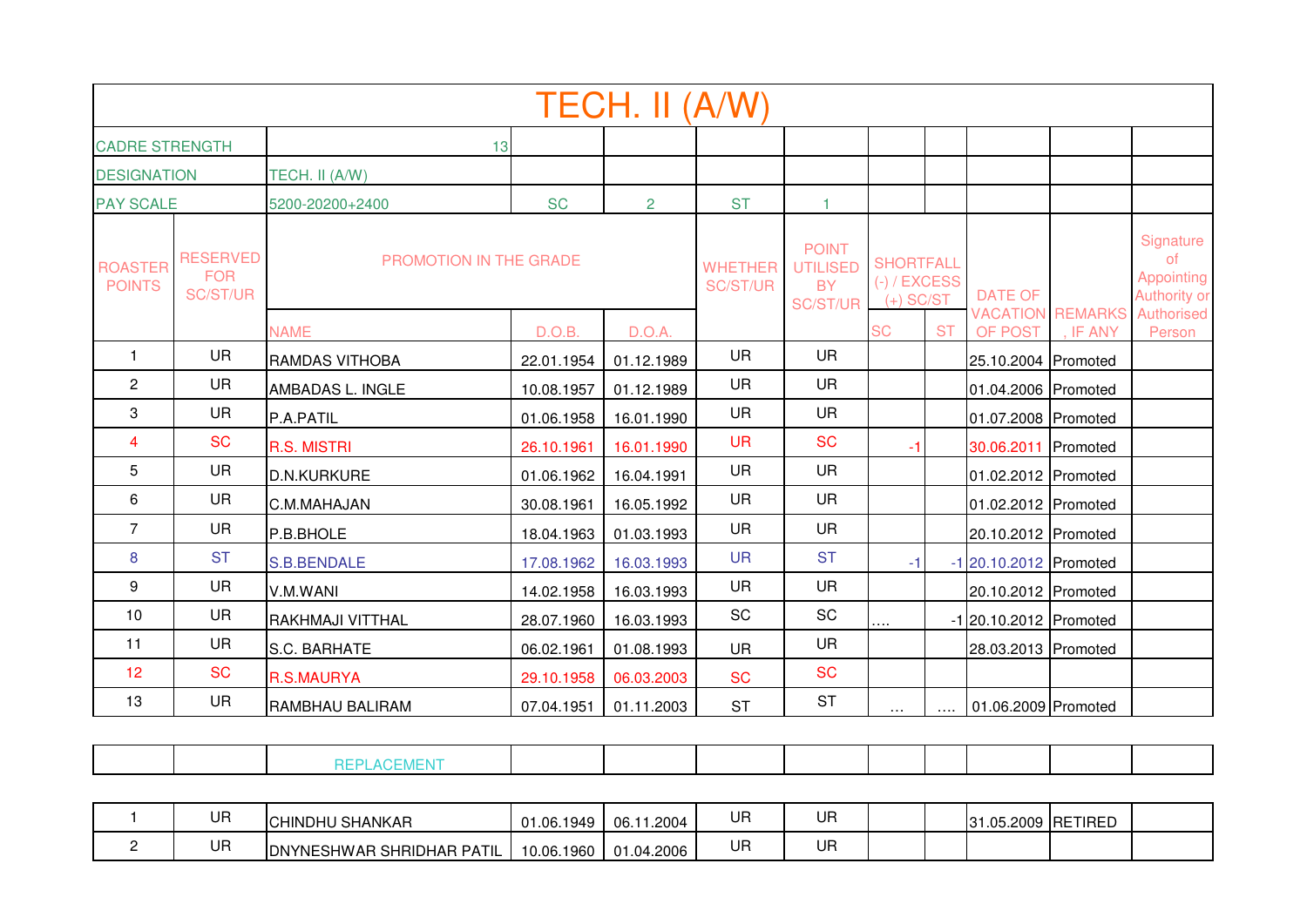|  | $\sim$<br>-ND- |  |  |  |  |  |
|--|----------------|--|--|--|--|--|
|  | ◡└└<br>- -     |  |  |  |  |  |

|                 | UR        | <b>GOPAL EKNATH WANKHADE</b> | 01.06.1960 | 01.08.2008 | UR        | UR        |    |        |  |  |
|-----------------|-----------|------------------------------|------------|------------|-----------|-----------|----|--------|--|--|
| $\overline{2}$  | <b>UR</b> | M.B.JAGDALE                  | 01.06.1963 | 01.06.2009 | <b>UR</b> | <b>UR</b> |    |        |  |  |
| 3               | <b>UR</b> | SK. MOHMAD YUNUS AHMED       | 01.04.1961 | 16.07.2009 | <b>UR</b> | <b>UR</b> |    |        |  |  |
| 4               | <b>SC</b> | <b>ANKUSH R. PATIL</b>       | 15.04.1961 | 01.02.2012 | <b>UR</b> | <b>SC</b> | -1 |        |  |  |
| 5               | <b>UR</b> | <b>VILAS RAGHU DAHAKE</b>    | 03.08.1957 | 09.07.2012 | <b>UR</b> | <b>UR</b> |    | $-1$ ] |  |  |
| 6               | <b>UR</b> |                              |            |            |           |           |    |        |  |  |
| 7               | <b>UR</b> |                              |            |            |           |           |    |        |  |  |
| 8               | <b>ST</b> |                              |            |            |           |           |    |        |  |  |
| 9               | <b>UR</b> |                              |            |            |           |           |    |        |  |  |
| 10              | <b>UR</b> |                              |            |            |           |           |    |        |  |  |
| 11              | <b>UR</b> |                              |            |            |           |           |    |        |  |  |
| 12 <sup>2</sup> | <b>SC</b> |                              |            |            |           |           |    |        |  |  |
| 13              | <b>UR</b> |                              |            |            |           |           |    |        |  |  |

|--|--|--|--|--|--|--|--|--|--|--|--|

| $\overline{1}$<br>- Uh |  |  |  |  |  |
|------------------------|--|--|--|--|--|
| .<br>UR                |  |  |  |  |  |
|                        |  |  |  |  |  |